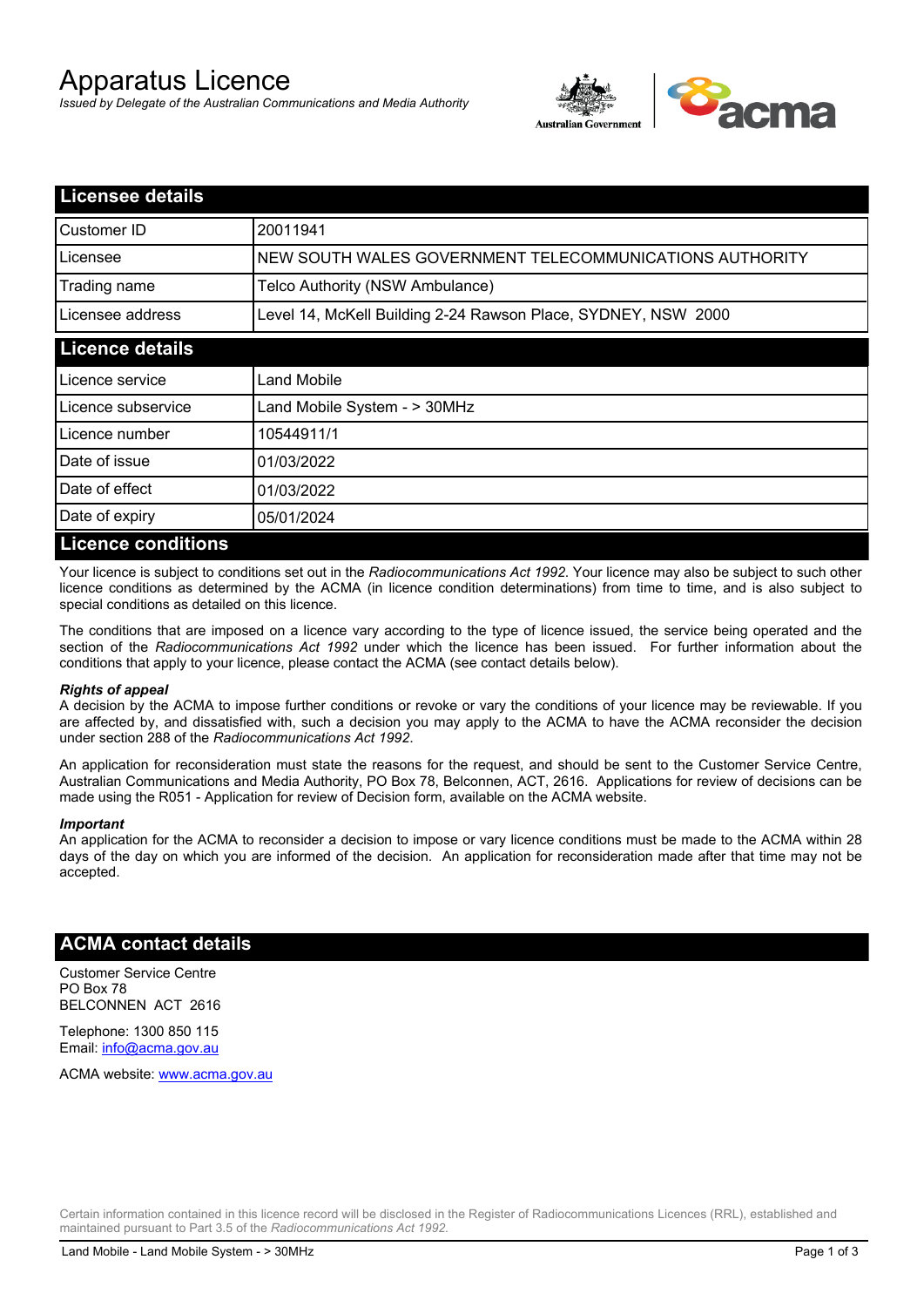# **Advisory Notes applying to licence no.: 10544911/1**

Conditions applicable to the operation of Land Mobile System station(s) authorised under this licence can be found in the Radiocommunications Licence Conditions (Apparatus Licence) Determination and the Radiocommunications Licence Conditions (Land Mobile Licence) Determination. Copies of these determinations are available from the ACMA and from the ACMA home page (www.acma.gov.au).